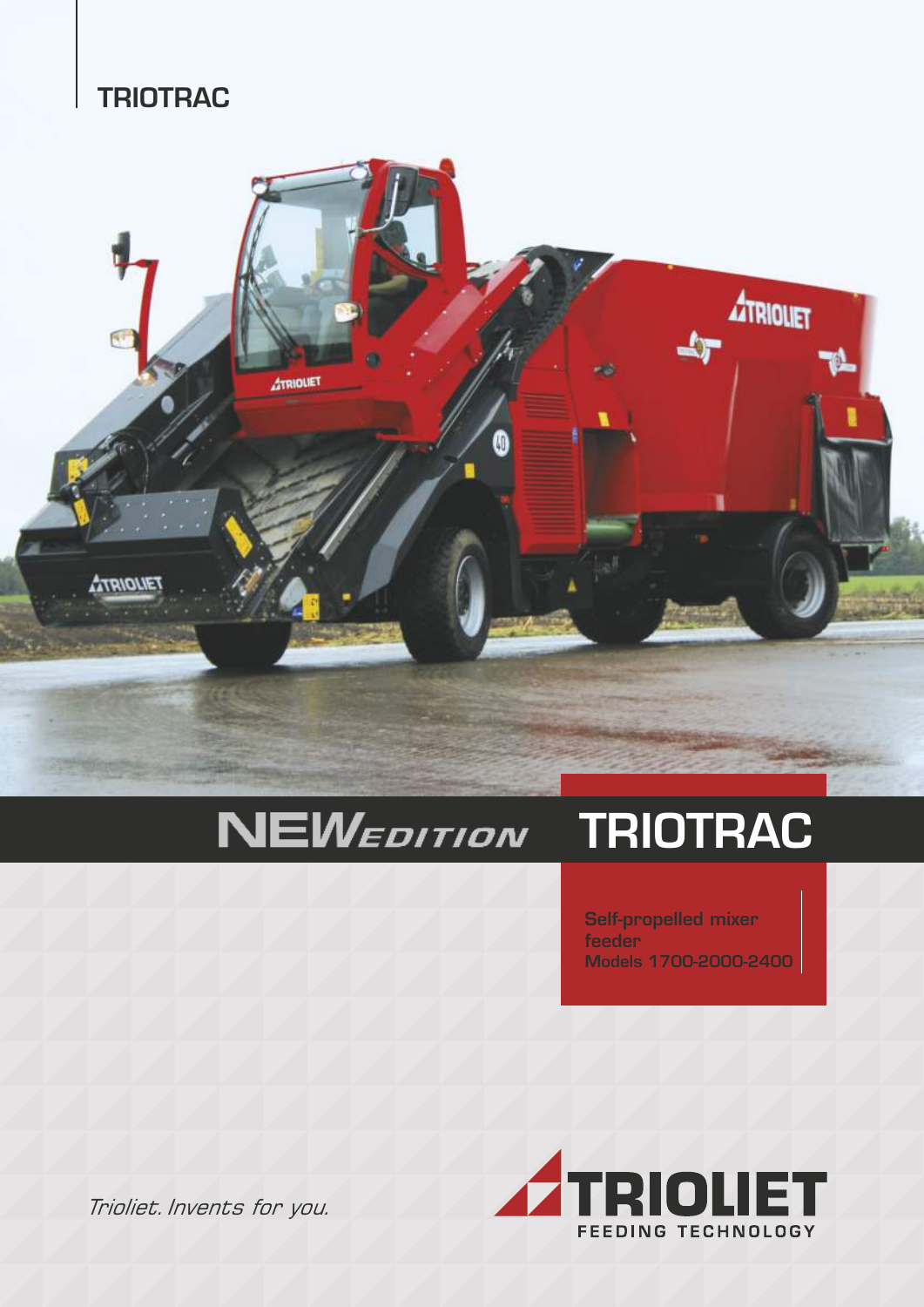# TRIOTRAC | NEWEDITION



## Accurate feeding

The Triotrac self-propelled mixer feeder from Trioliet has been a huge help for dairy farmers and contractors for many years now. However, the "New Edition" features improvements that meet farmers needs even better. The machine comes with a new and more comfortable cabin, a telescopic cutting-loading system with discharge height of up to 6 metres, and an ECOdrive and I-Control system for even greater fuel efficiency. And that's not all!

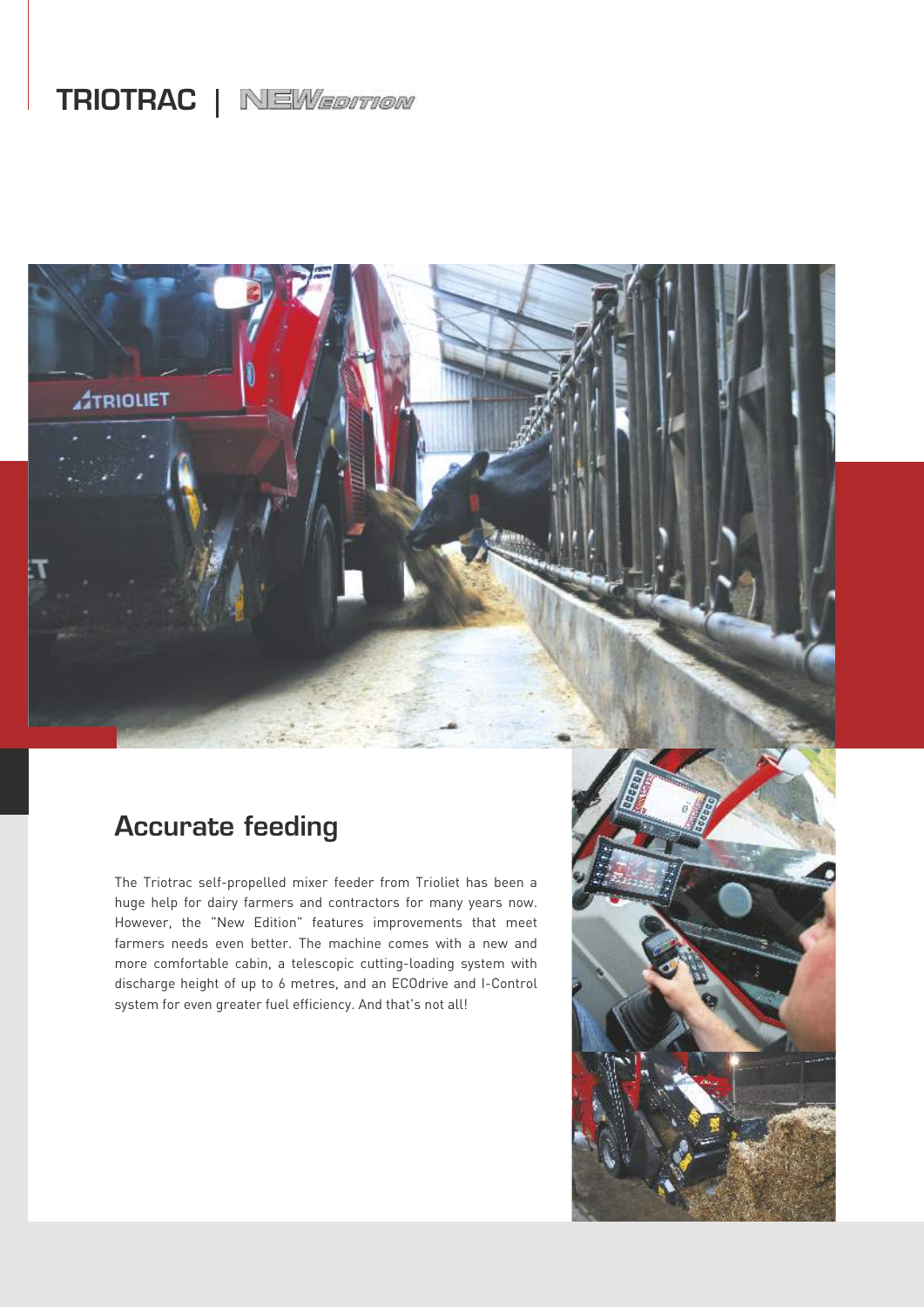

#### Loss-free loading

Feed prices are constantly rising, which is why it's becoming increasingly important to maintain the quality of your roughage and to keep losses as low as possible. You invest a lot of time and energy into ensiling your roughage, so it's obviously essential that the quality of your feed is properly maintained. This is perfectly achievable nowadays, and the method used to extract the silage plays a big role here. The Triotrac's cutting-loading system leaves an optimal vertical cutting surface on the silage. This prevents the silage from heating up, avoids rainwater seeping into the stack, and prevents crumbling. All possible types of feed can be loaded very quickly and accurately in this way – including large round or square bales.

## Perfect mixing

The mixing and dosing system is made up of the well-known Trioliet double vertical auger system. The specially designed mixing chamber also pushes the feed in a horizontal direction, and this dual-flow principle results in perfect mixing. The dosage and the distribution range are fully adjustable to a high degree of precision, giving you full control. The electronic weighing system can also be delivered with the TFM Tracker feed management programme, which allows straightforward listing and monitoring of the feed served.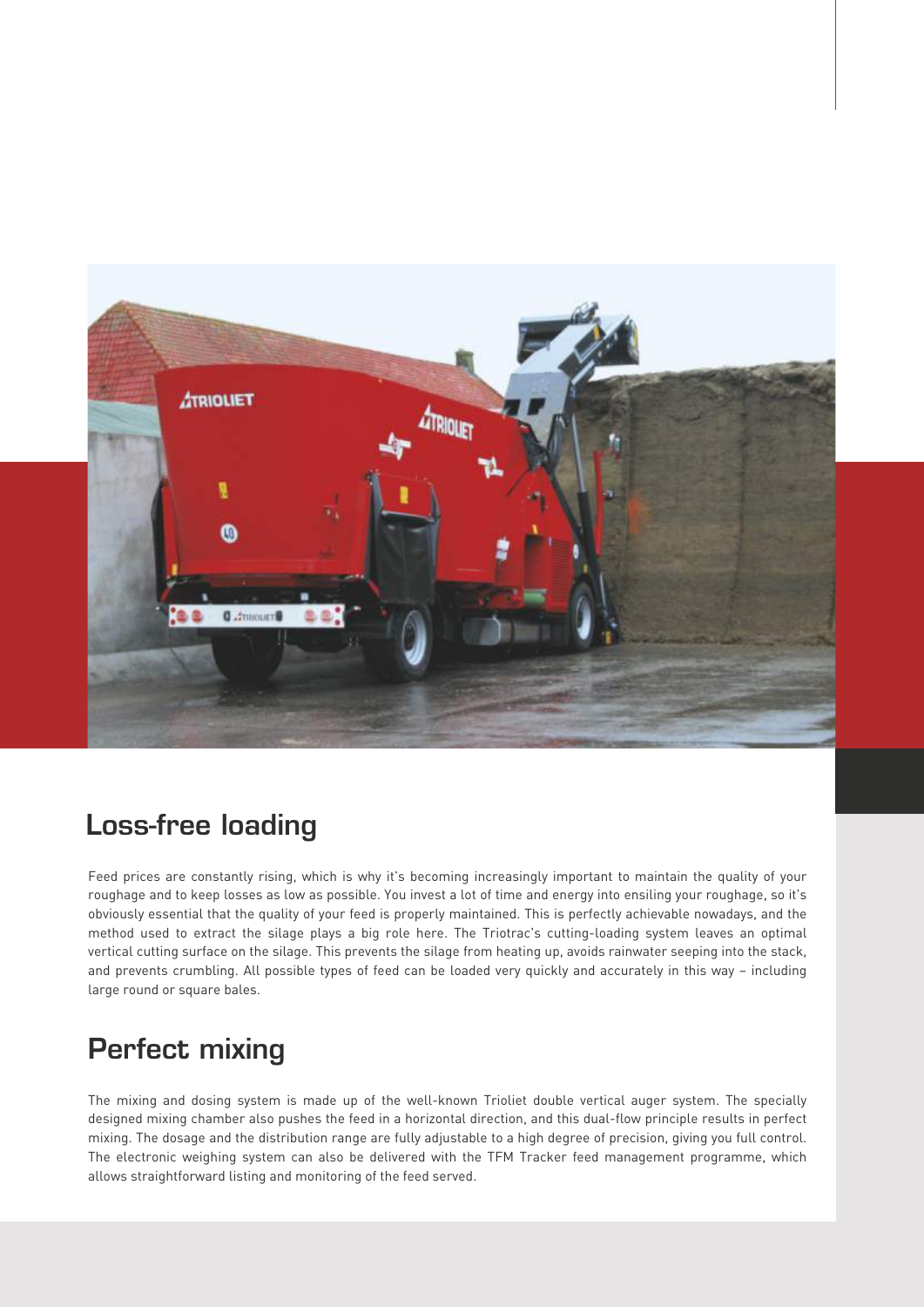# TRIOTRAC BENEFITS

Comfortable and spacious cabin features a hydraulic vertical adjustment system and guarantees you the best possible view.

The telescopic cuttingloading system leaves an optimal vertical cutting surface on the silage. This preserves the feed structure. Maximum discharge height of 6 metres.

> 1,85m width cutting frame and belt conveyor with a large capacity, even with dry,<br>bulky or heavy, wet silage.

**2/0/1E1** 

Easy joystick operation with programmable load- and discharge modes. I-Control takes care of the hydraulic systems automatically and load dependent.

**ATRIOUET**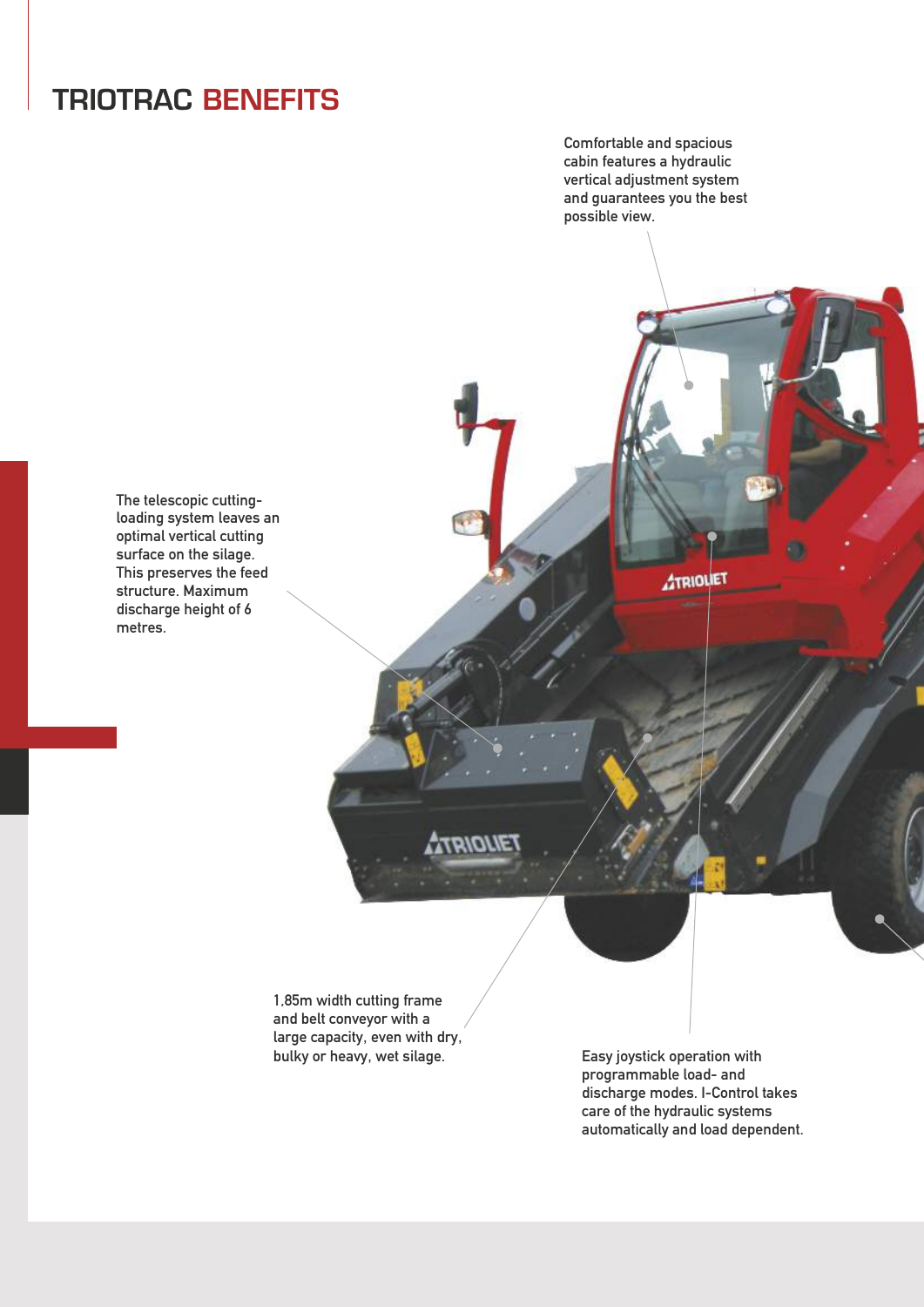

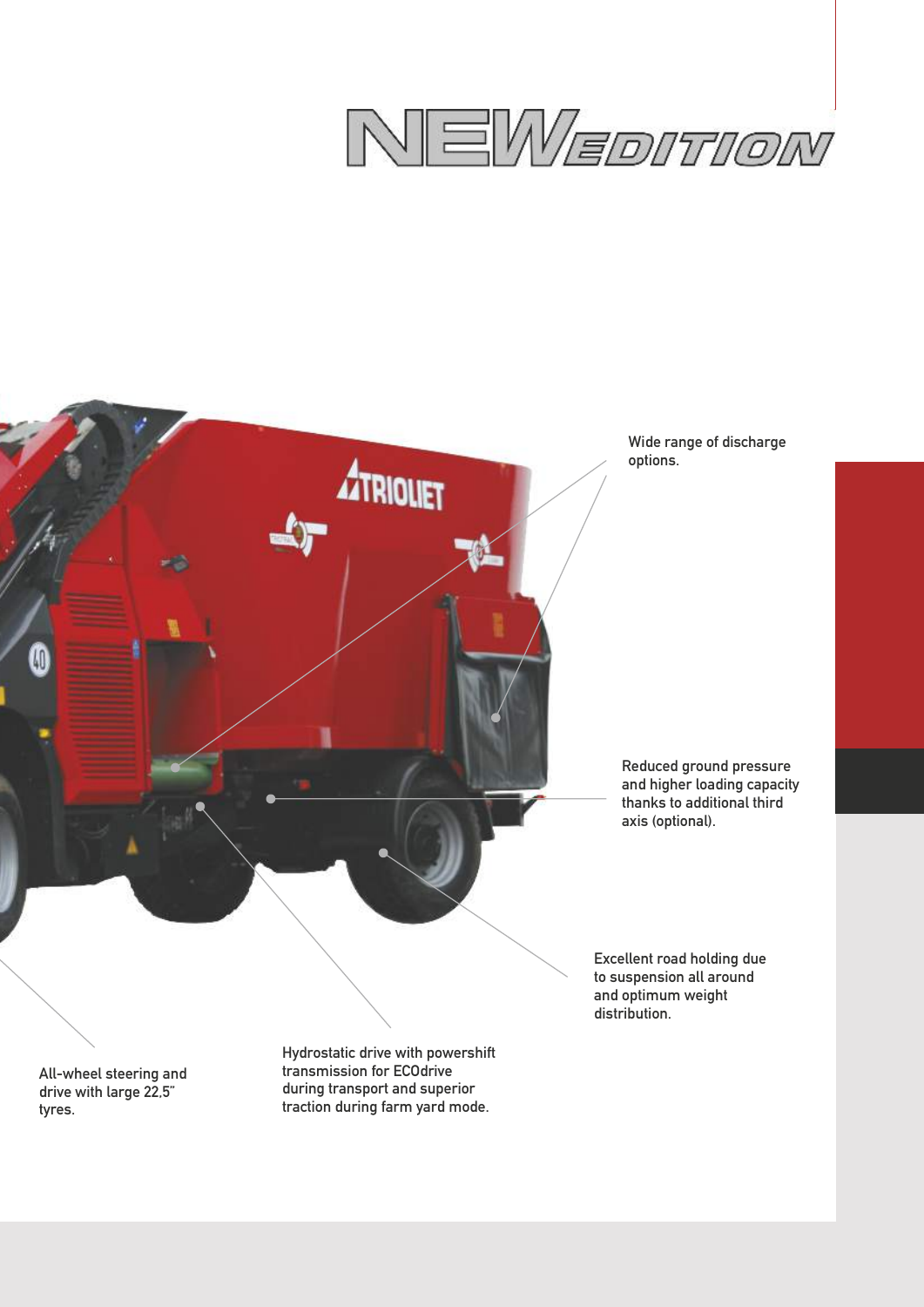# TRIOTRAC | NEWEDITION

同回

15-12-05

### Intelligent technology

The 4-cylinder Common-Rail diesel motor and the ECOdrive system ensure fuel efficiency. I-Control takes care of the hydraulic systems automatically and load dependent. So the energy is always applied efficiently and maximum power is available there where you need it most. The engine is also mounted on a special rail, which makes maintenance easier. The comfortable and spacious cabin features a hydraulic vertical adjustment system and guarantees you the best possible view.

The Triotrac New Edition is particularly suitable for larger cattle farms that need to feed their livestock extremely accurately and efficiently. Along with our smaller Smartrac range, we offer self-propelled solutions with a capacity of 10 to 24 m<sup>3</sup>.



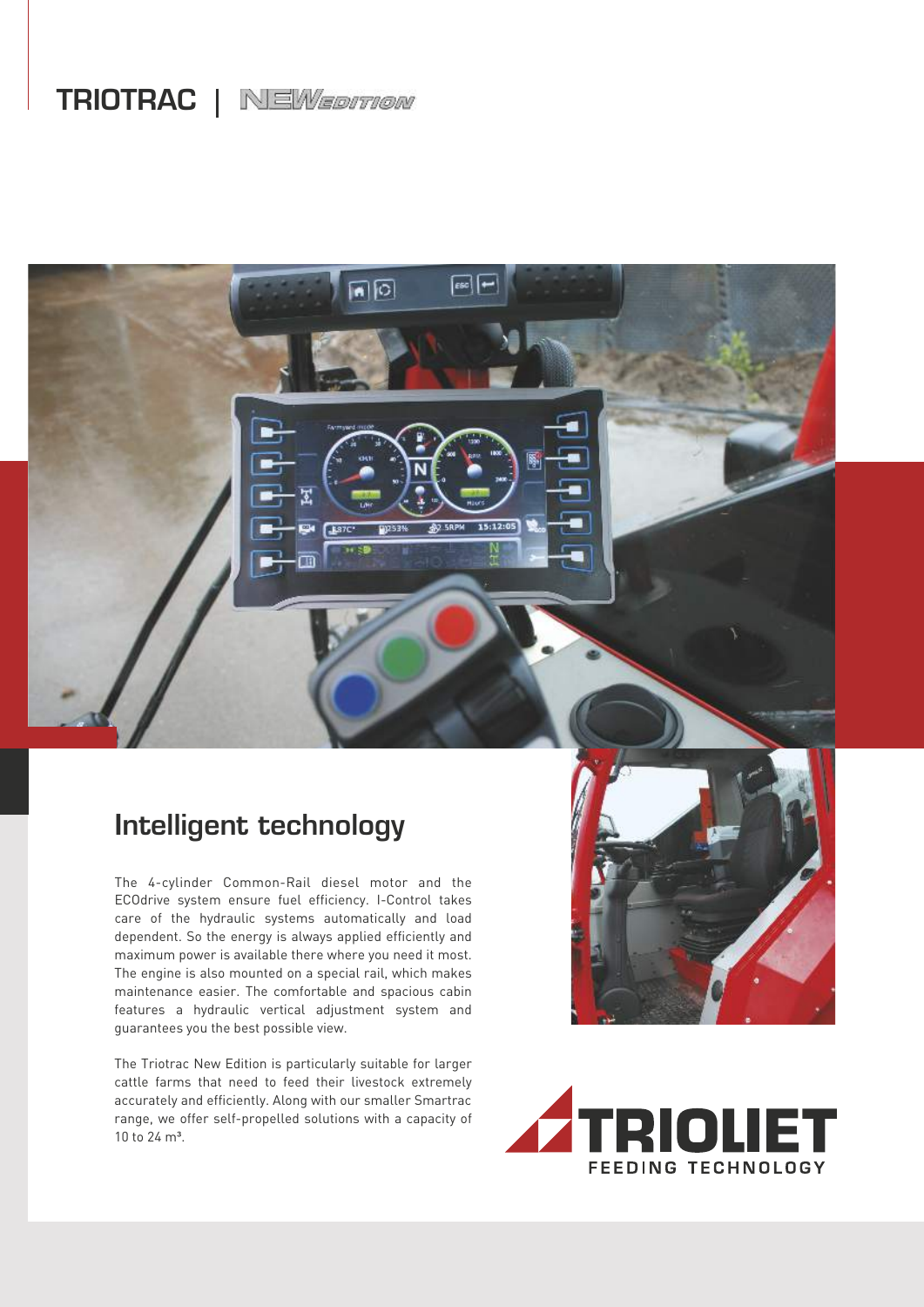

#### Standard features

**•** Optimally formed mixing chamber with two hydraulically driven vertical Twin Stream augers with variable speed **•** 1,85m width cutting frame (U-shape) with a transport roller **•** Telescopic loading system with automatic cutting curve correction for smooth silos without undercutting **•** 1,85m width belt conveyor with variable speed regulation **•** Hydrostatic drive with powershift transmission for ECOdrive during transport and superior traction during farm yard mode **•** Hydraulic suspension on front axle and parabola sprung suspension on rear axle **•** Optional a third axle for reduced load on the ground and pavement preservation **•** Four wheel drive and four wheel steering with limited slip differential in front- and rear axle **•** JCB Power Systems 4-cylinder Common-Rail diesel engine with 120kW (163HP) **•** Clean fix automatic engine cooler with temperature-dependent controller and radiator cleaning system **•** I-Control takes care of the hydraulic systems automatically and load dependent **•** A cross belt conveyor for discharging in front of the mixing chamber for VL models and behind the mixing chamber for AL models **•** A programmable weighing system (Triotronic 7600T) **•** In height adjustable cabin **•** Comfortable cabin with folding sidewindow, climate control (heating), radio and screen wipers all around **•** Joystick operation, programmable load- and dischargemodes (to preset machinefunctions for different ingredients, rations and different stables) **•** Lighting set for road transport **•** Work lights LED all around **•** Screen wiper on front and rear screen **•** Reverse camera **•** Electrically adjustable and heated mirrors **•** Reverse alarm signal **•** Cruise Control **•** Trioform auger knives